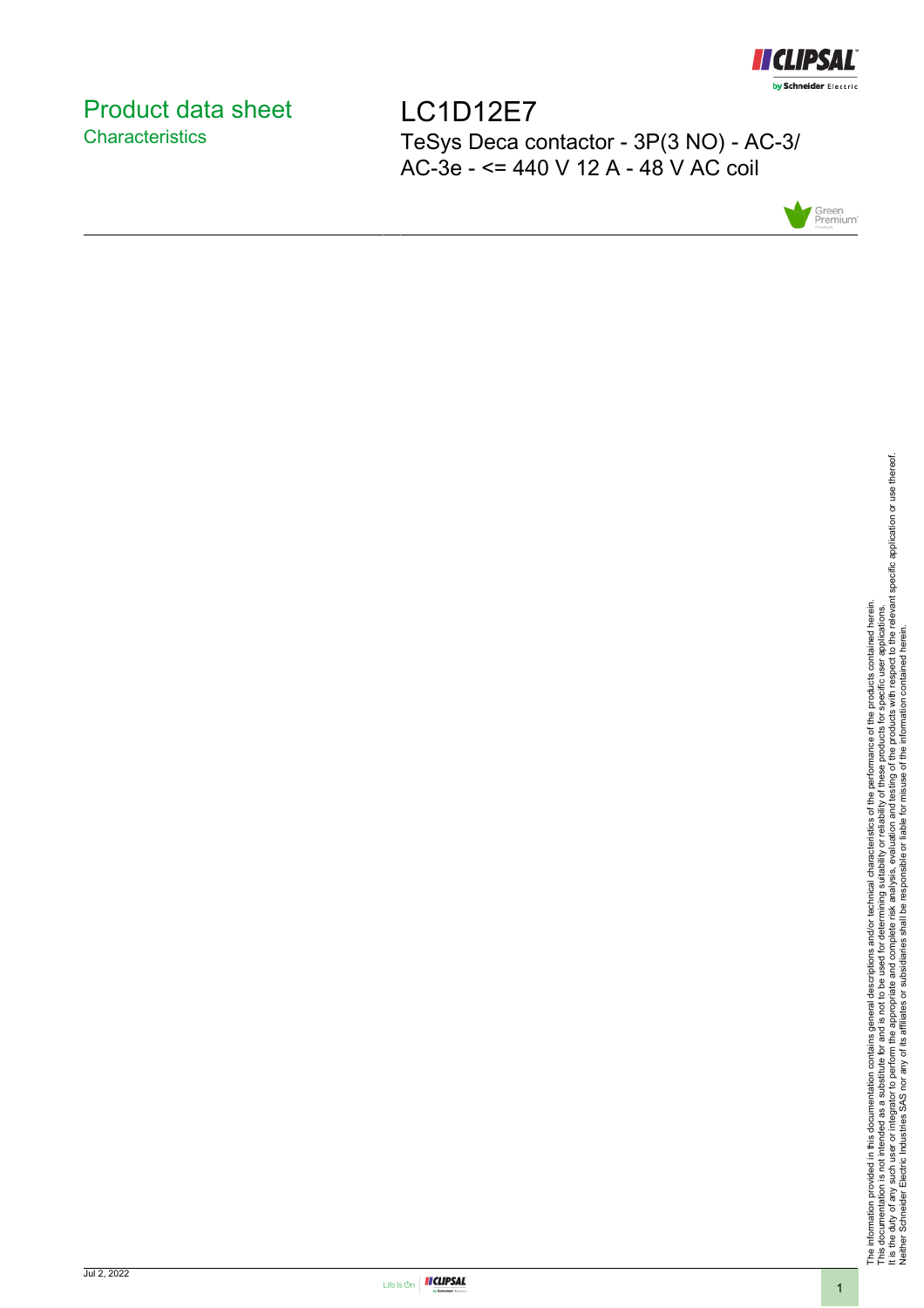

| Main                                           |                                                                                                                                                                                                                                                                                                                                                                                                                                                         |
|------------------------------------------------|---------------------------------------------------------------------------------------------------------------------------------------------------------------------------------------------------------------------------------------------------------------------------------------------------------------------------------------------------------------------------------------------------------------------------------------------------------|
| Range                                          | TeSys<br><b>TeSys Deca</b>                                                                                                                                                                                                                                                                                                                                                                                                                              |
| Product name                                   | TeSys D<br><b>TeSys Deca</b>                                                                                                                                                                                                                                                                                                                                                                                                                            |
| Product or component<br>type                   | Contactor                                                                                                                                                                                                                                                                                                                                                                                                                                               |
| Device short name                              | LC <sub>1</sub> D                                                                                                                                                                                                                                                                                                                                                                                                                                       |
| Contactor application                          | Motor control<br>Resistive load                                                                                                                                                                                                                                                                                                                                                                                                                         |
| Utilisation category                           | $AC-4$<br>$AC-1$<br>$AC-3$<br>AC-3e                                                                                                                                                                                                                                                                                                                                                                                                                     |
| Poles description                              | 3P                                                                                                                                                                                                                                                                                                                                                                                                                                                      |
| Power pole contact<br>composition              | 3 NO                                                                                                                                                                                                                                                                                                                                                                                                                                                    |
| [Ue] rated operational<br>voltage              | Power circuit: <= 690 V AC 25400 Hz<br>Power circuit: $\leq$ 300 V DC                                                                                                                                                                                                                                                                                                                                                                                   |
| [le] rated operational<br>current              | 25 A (at <60 °C) at <= 440 V AC AC-1 for power<br>circuit<br>12 A (at <60 °C) at <= 440 V AC AC-3 for power<br>circuit<br>12 A (at <60 °C) at <= 440 V AC AC-3e for power<br>circuit                                                                                                                                                                                                                                                                    |
| Motor power kW                                 | 3 KW at 220230 V AC 50/60 Hz (AC-3)<br>5.5 KW at 380400 V AC 50/60 Hz (AC-3)<br>5.5 KW at 415440 V AC 50/60 Hz (AC-3)<br>7.5 KW at 500 V AC 50/60 Hz (AC-3)<br>7.5 KW at 660690 V AC 50/60 Hz (AC-3)<br>3.7 KW at 400 V AC 50/60 Hz (AC-4)<br>3 KW at 220230 V AC 50/60 Hz (AC-3e)<br>5.5 KW at 380400 V AC 50/60 Hz (AC-3e)<br>5.5 KW at 415440 V AC 50/60 Hz (AC-3e)<br>7.5 KW at 500 V AC 50/60 Hz (AC-3e)<br>7.5 kW at 660690 V AC 50/60 Hz (AC-3e) |
| Motor power HP (UL /<br>CSA)                   | 0.5 Hp at 115 V AC 50/60 Hz for 1 phase motors<br>2 Hp at 230/240 V AC 50/60 Hz for 1 phase motors<br>3 Hp at 200/208 V AC 50/60 Hz for 3 phases motors<br>3 Hp at 230/240 V AC 50/60 Hz for 3 phases motors<br>7.5 Hp at 460/480 V AC 50/60 Hz for 3 phases<br>motors<br>10 hp at 575/600 V AC 50/60 Hz for 3 phases motors                                                                                                                            |
| Control circuit type                           | AC at 50/60 Hz                                                                                                                                                                                                                                                                                                                                                                                                                                          |
| [Uc] control circuit<br>voltage                | 48 V AC 50/60 Hz                                                                                                                                                                                                                                                                                                                                                                                                                                        |
| Auxiliary contact<br>composition               | $1 NQ + 1 NC$                                                                                                                                                                                                                                                                                                                                                                                                                                           |
| [Uimp] rated impulse<br>withstand voltage      | 6 kV conforming to IEC 60947                                                                                                                                                                                                                                                                                                                                                                                                                            |
| Overvoltage category                           | Ш                                                                                                                                                                                                                                                                                                                                                                                                                                                       |
| [Ith] conventional free<br>air thermal current | 25 A (at 60 °C) for power circuit<br>10 A (at 60 $^{\circ}$ C) for signalling circuit                                                                                                                                                                                                                                                                                                                                                                   |
| Irms rated making<br>capacity                  | 250 A at 440 V for power circuit conforming to IEC<br>60947<br>140 A AC for signalling circuit conforming to IEC<br>60947-5-1<br>250 A DC for signalling circuit conforming to IEC<br>60947-5-1                                                                                                                                                                                                                                                         |
| Rated breaking capacity                        | 250 A at 440 V for power circuit conforming to IEC<br>60947                                                                                                                                                                                                                                                                                                                                                                                             |
| [Icw] rated short-time<br>withstand current    | 105 A 40 °C - 10 s for power circuit<br>210 A 40 °C - 1 s for power circuit<br>30 A 40 °C - 10 min for power circuit<br>61 A 40 °C - 1 min for power circuit<br>100 A - 1 s for signalling circuit<br>120 A - 500 ms for signalling circuit<br>140 A - 100 ms for signalling circuit                                                                                                                                                                    |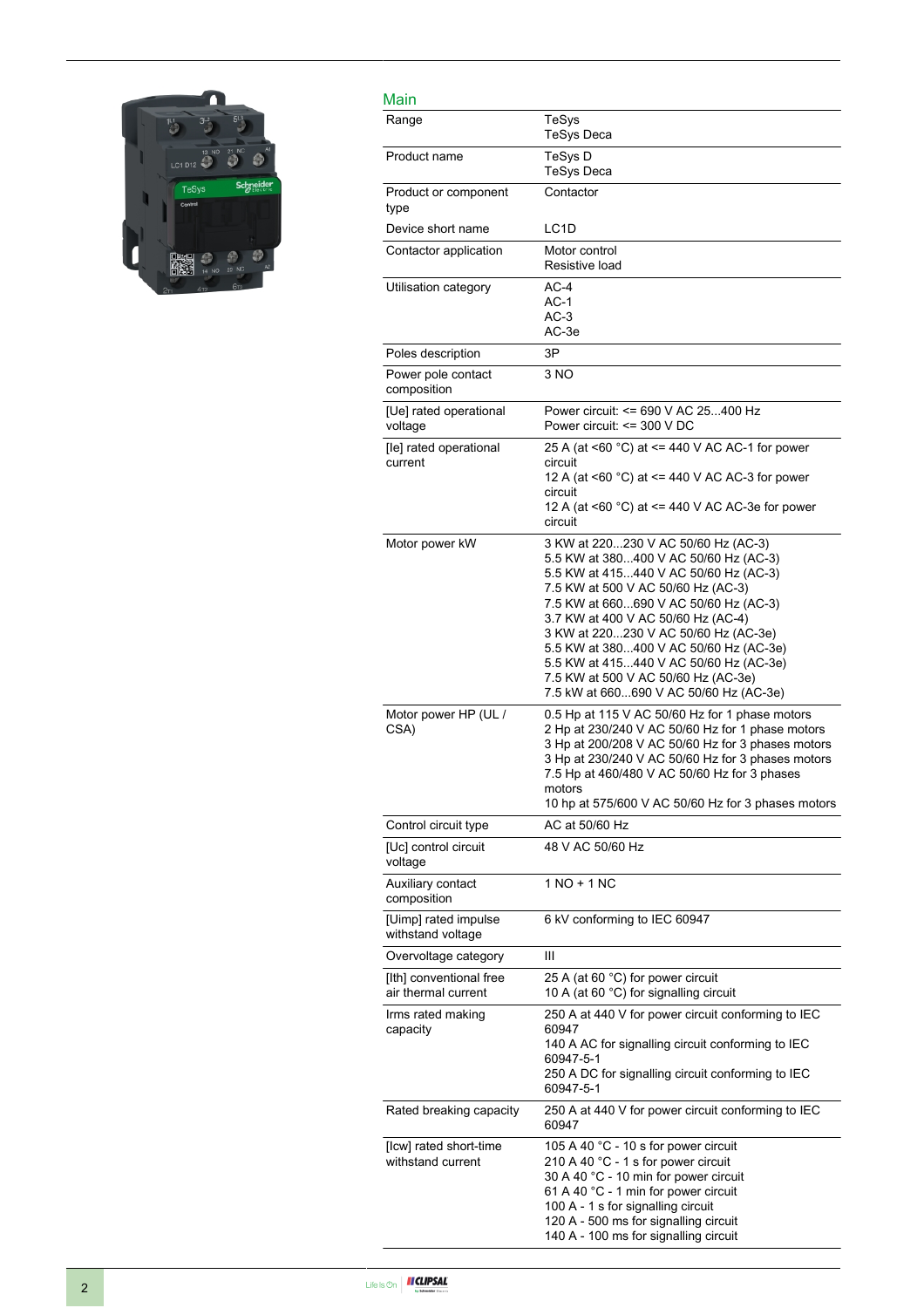| Associated fuse rating           | 10 A gG for signalling circuit conforming to IEC<br>60947-5-1<br>40 A gG at <= 690 V coordination type 1 for power<br>circuit<br>25 A gG at <= 690 V coordination type 2 for power                                                                                                                                                                                                                                                                                                                                                                                                                                                                                                                                                                                                                                                                                                                                                                                                                                                                                                                                                                                                          |  |  |
|----------------------------------|---------------------------------------------------------------------------------------------------------------------------------------------------------------------------------------------------------------------------------------------------------------------------------------------------------------------------------------------------------------------------------------------------------------------------------------------------------------------------------------------------------------------------------------------------------------------------------------------------------------------------------------------------------------------------------------------------------------------------------------------------------------------------------------------------------------------------------------------------------------------------------------------------------------------------------------------------------------------------------------------------------------------------------------------------------------------------------------------------------------------------------------------------------------------------------------------|--|--|
|                                  | circuit                                                                                                                                                                                                                                                                                                                                                                                                                                                                                                                                                                                                                                                                                                                                                                                                                                                                                                                                                                                                                                                                                                                                                                                     |  |  |
| Average impedance                | 2.5 mOhm - Ith 25 A 50 Hz for power circuit                                                                                                                                                                                                                                                                                                                                                                                                                                                                                                                                                                                                                                                                                                                                                                                                                                                                                                                                                                                                                                                                                                                                                 |  |  |
| [Ui] rated insulation<br>voltage | Power circuit: 690 V conforming to IEC 60947-4-1<br>Power circuit: 600 V CSA certified<br>Power circuit: 600 V UL certified<br>Signalling circuit: 690 V conforming to IEC 60947-1<br>Signalling circuit: 600 V CSA certified<br>Signalling circuit: 600 V UL certified                                                                                                                                                                                                                                                                                                                                                                                                                                                                                                                                                                                                                                                                                                                                                                                                                                                                                                                     |  |  |
| <b>Electrical durability</b>     | 2 Mcycles 12 A AC-3 at Ue <= 440 V<br>0.8 Mcycles 25 A AC-1 at Ue <= 440 V<br>2 Mcycles 12 A AC-3e at Ue <= 440 V                                                                                                                                                                                                                                                                                                                                                                                                                                                                                                                                                                                                                                                                                                                                                                                                                                                                                                                                                                                                                                                                           |  |  |
| Power dissipation per<br>pole    | 0.36 W AC-3<br>1.56 W AC-1<br>0.36 W AC-3e                                                                                                                                                                                                                                                                                                                                                                                                                                                                                                                                                                                                                                                                                                                                                                                                                                                                                                                                                                                                                                                                                                                                                  |  |  |
| Front cover                      | With                                                                                                                                                                                                                                                                                                                                                                                                                                                                                                                                                                                                                                                                                                                                                                                                                                                                                                                                                                                                                                                                                                                                                                                        |  |  |
| Mounting support                 | Rail<br>Plate                                                                                                                                                                                                                                                                                                                                                                                                                                                                                                                                                                                                                                                                                                                                                                                                                                                                                                                                                                                                                                                                                                                                                                               |  |  |
| Standards                        | CSA C22.2 No 14<br>EN 60947-4-1<br>EN 60947-5-1<br>IEC 60947-4-1<br>IEC 60947-5-1<br><b>UL 508</b><br>IEC 60335-1                                                                                                                                                                                                                                                                                                                                                                                                                                                                                                                                                                                                                                                                                                                                                                                                                                                                                                                                                                                                                                                                           |  |  |
| <b>Product certifications</b>    | LROS (Lloyds register of shipping)<br><b>DNV</b><br><b>BV</b><br><b>RINA</b><br>GOST<br>GL<br><b>CSA</b><br>CCC<br>UL<br><b>UKCA</b>                                                                                                                                                                                                                                                                                                                                                                                                                                                                                                                                                                                                                                                                                                                                                                                                                                                                                                                                                                                                                                                        |  |  |
| Connections - terminals          | Power circuit: screw clamp terminals 1 cable(s) 1                                                                                                                                                                                                                                                                                                                                                                                                                                                                                                                                                                                                                                                                                                                                                                                                                                                                                                                                                                                                                                                                                                                                           |  |  |
|                                  | 4 mm <sup>2</sup> flexible without cable end<br>Power circuit: screw clamp terminals 2 cable(s) 1<br>4 mm <sup>2</sup> flexible without cable end<br>Power circuit: screw clamp terminals 1 cable(s) 1<br>4 mm <sup>2</sup> flexible with cable end<br>Power circuit: screw clamp terminals 2 cable(s) 1<br>2.5 mm <sup>2</sup> flexible with cable end<br>Power circuit: screw clamp terminals 1 cable(s) 1<br>4 mm <sup>2</sup> solid without cable end<br>Power circuit: screw clamp terminals 2 cable(s) 1<br>4 mm <sup>2</sup> solid without cable end<br>Control circuit: screw clamp terminals 1 cable(s) 1<br>4 mm <sup>2</sup> flexible without cable end<br>Control circuit: screw clamp terminals 2 cable(s) 1<br>4 mm <sup>2</sup> flexible without cable end<br>Control circuit: screw clamp terminals 1 cable(s) 1<br>4 mm <sup>2</sup> flexible with cable end<br>Control circuit: screw clamp terminals 2 cable(s) 1<br>2.5 mm <sup>2</sup> flexible with cable end<br>Control circuit: screw clamp terminals 1 cable(s) 1<br>4 mm <sup>2</sup> solid without cable end<br>Control circuit: screw clamp terminals 2 cable(s) 1<br>4 mm <sup>2</sup> solid without cable end |  |  |
| <b>Tightening torque</b>         | Power circuit: 1.7 N.m - on screw clamp terminals -<br>with screwdriver flat $\varnothing$ 6 mm<br>Power circuit: 1.7 N.m - on screw clamp terminals -<br>with screwdriver Philips No 2<br>Control circuit: 1.7 N.m - on screw clamp terminals -<br>with screwdriver flat $\varnothing$ 6 mm<br>Control circuit: 1.7 N.m - on screw clamp terminals -<br>with screwdriver Philips No 2<br>Control circuit: 1.7 N.m - on screw clamp terminals -<br>with screwdriver pozidriv No 2<br>Power circuit: 1.7 N.m - on screw clamp terminals -<br>with screwdriver pozidriv No 2                                                                                                                                                                                                                                                                                                                                                                                                                                                                                                                                                                                                                  |  |  |

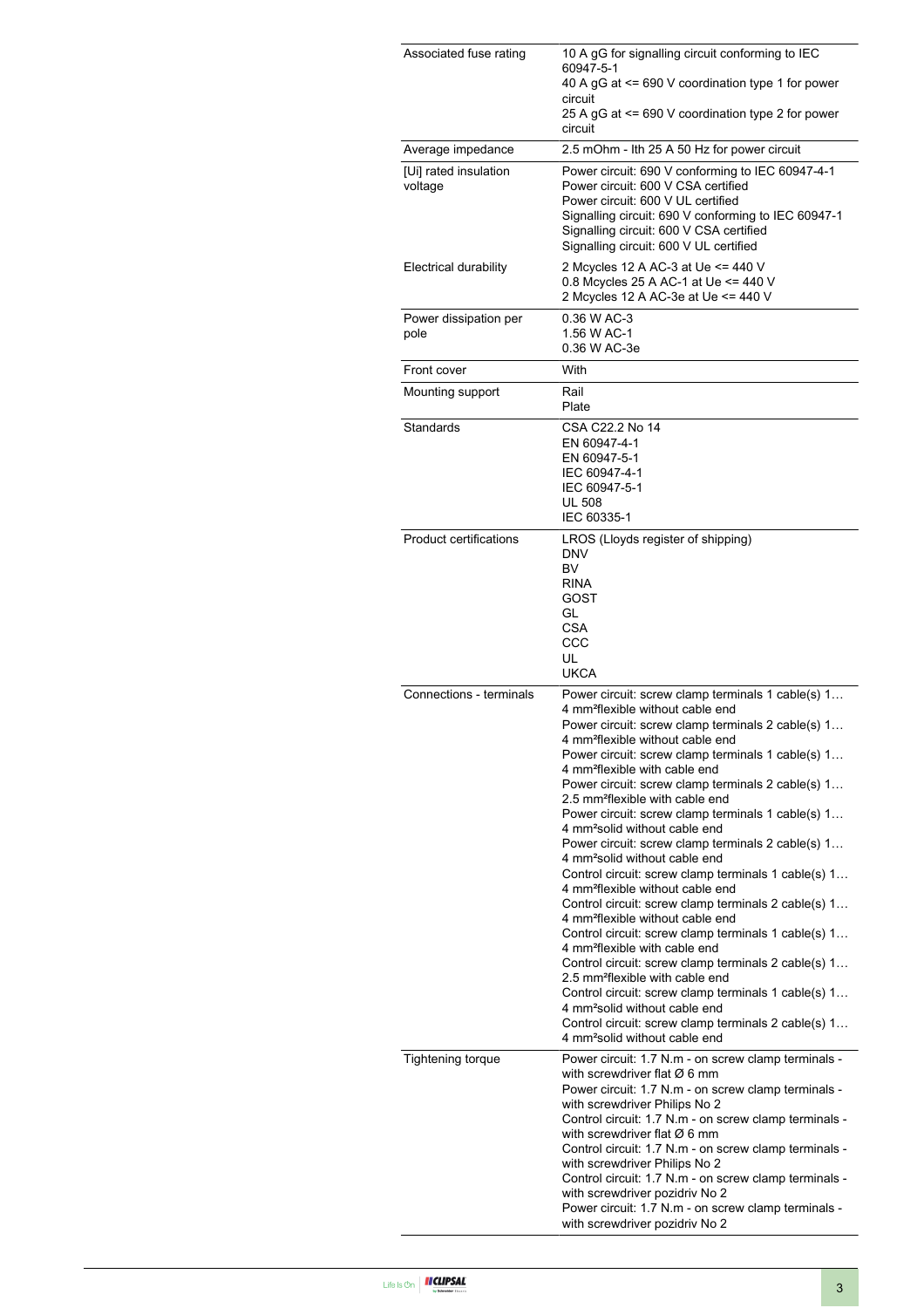| Operating time           | 1222 ms closing<br>419 ms opening                                                                                                                                          |
|--------------------------|----------------------------------------------------------------------------------------------------------------------------------------------------------------------------|
| Safety reliability level | B10d = 1369863 cycles contactor with nominal load<br>conforming to EN/ISO 13849-1<br>B10d = 20000000 cycles contactor with mechanical<br>load conforming to EN/ISO 13849-1 |
| Mechanical durability    | 15 Mcycles                                                                                                                                                                 |
| Maximum operating rate   | 3600 cyc/h 60 °C                                                                                                                                                           |

## **Complementary**

| Coil technology                 | Without built-in suppressor module                                                                                                                                                   |  |  |
|---------------------------------|--------------------------------------------------------------------------------------------------------------------------------------------------------------------------------------|--|--|
| Control circuit voltage limits  | 0.30.6 Uc (-4070 °C): drop-out AC 50/60 Hz<br>0.81.1 Uc (-4060 °C) operational AC 50 Hz<br>0.851.1 Uc (-4060 °C): operational AC 60 Hz<br>11.1 Uc (6070 °C): operational AC 50/60 Hz |  |  |
| Inrush power in VA              | 70 VA 60 Hz cos phi 0.75 (at 20 °C)<br>70 VA 50 Hz cos phi 0.75 (at 20 °C)                                                                                                           |  |  |
| Hold-in power consumption in VA | 7.5 VA 60 Hz cos phi 0.3 (at 20 °C)<br>7 VA 50 Hz cos phi 0.3 (at 20 °C)                                                                                                             |  |  |
| Heat dissipation                | 23 W at 50/60 Hz                                                                                                                                                                     |  |  |
| Auxiliary contacts type         | Type mechanically linked 1 NO + 1 NC conforming to IEC 60947-5-1<br>Type mirror contact 1 NC conforming to IEC 60947-4-1                                                             |  |  |
| Signalling circuit frequency    | 25400 Hz                                                                                                                                                                             |  |  |
| Minimum switching current       | 5 mA for signalling circuit                                                                                                                                                          |  |  |
| Minimum switching voltage       | 17 V for signalling circuit                                                                                                                                                          |  |  |
| Non-overlap time                | 1.5 Ms on de-energisation between NC and NO contact<br>1.5 ms on energisation between NC and NO contact                                                                              |  |  |
| Insulation resistance           | > 10 MOhm for signalling circuit                                                                                                                                                     |  |  |

#### Environment

| IP degree of protection               | IP20 front face conforming to IEC 60529                                                                                                                                      |  |
|---------------------------------------|------------------------------------------------------------------------------------------------------------------------------------------------------------------------------|--|
| Climatic withstand                    | Conforming to IACS E10<br>Conforming to IEC 60947-1 Annex Q category D                                                                                                       |  |
| Protective treatment                  | TH conforming to IEC 60068-2-30                                                                                                                                              |  |
| Pollution degree                      | 3                                                                                                                                                                            |  |
| Ambient air temperature for operation | $-4060 °C$<br>6070 °C with derating                                                                                                                                          |  |
| Ambient air temperature for storage   | $-6080 °C$                                                                                                                                                                   |  |
| Operating altitude                    | $03000$ m                                                                                                                                                                    |  |
| Fire resistance                       | 850 °C conforming to IEC 60695-2-1                                                                                                                                           |  |
| Mechanical robustness                 | Vibrations contactor open: 2 Gn, 5300 Hz<br>Vibrations contactor closed: 4 Gn, 5300 Hz<br>Shocks contactor open: 10 Gn for 11 ms<br>Shocks contactor closed: 15 Gn for 11 ms |  |
| Height                                | 77 mm                                                                                                                                                                        |  |
| Width                                 | 45 mm                                                                                                                                                                        |  |
| Depth                                 | 86 mm                                                                                                                                                                        |  |
| Net weight                            | 0.325 kg                                                                                                                                                                     |  |

# Packing Units

| Unit Type of Package 1       | <b>PCE</b>        |
|------------------------------|-------------------|
| Number of Units in Package 1 |                   |
| Package 1 Weight             | 357.9 g           |
| Package 1 Height             | 5 cm              |
| Package 1 width              | 9 cm              |
| Package 1 Length             | $11.2 \text{ cm}$ |
| Unit Type of Package 2       | S <sub>02</sub>   |
| Number of Units in Package 2 | 20                |
| Package 2 Weight             | 7.418 kg          |
| Package 2 Height             | $15 \text{ cm}$   |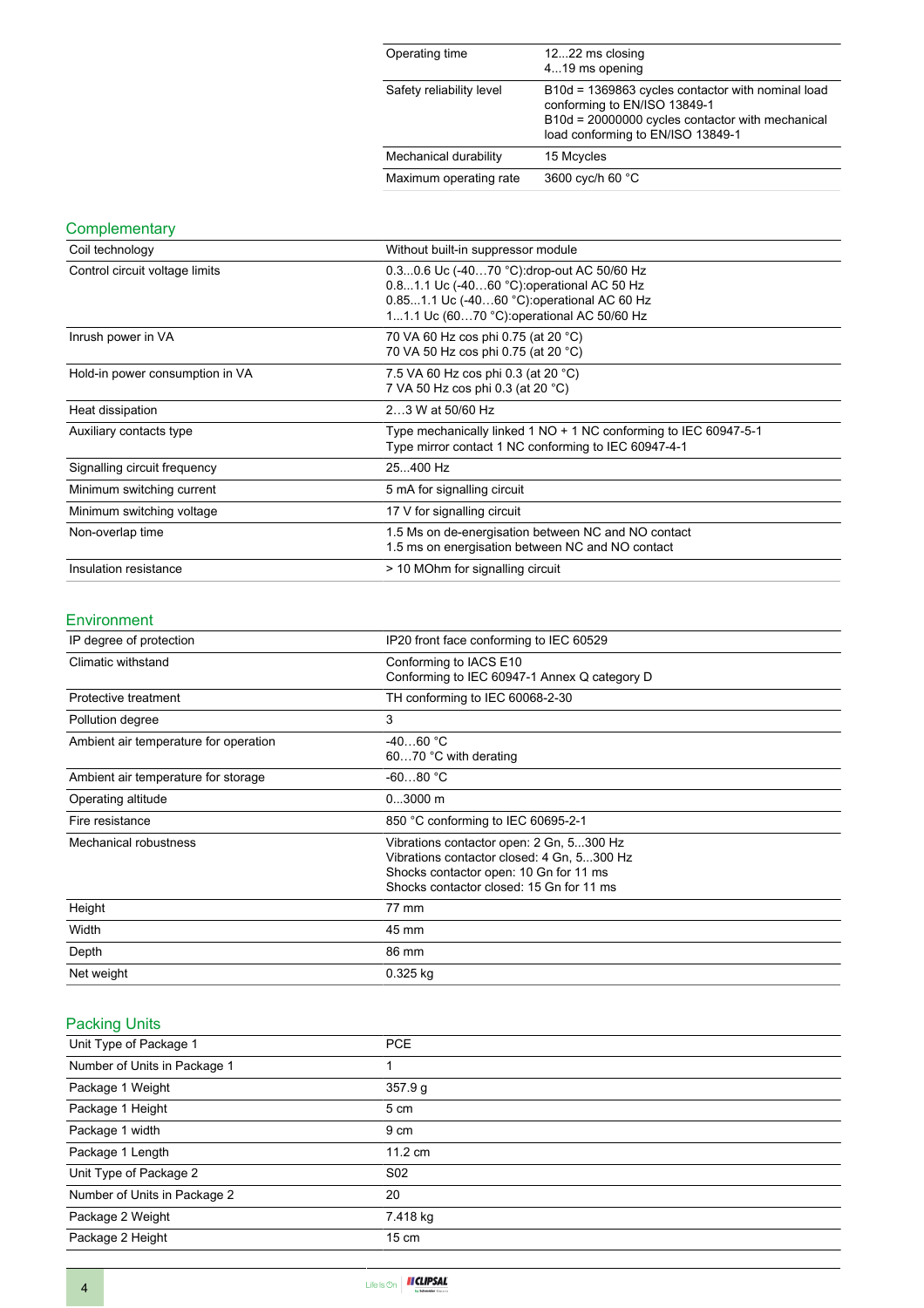| Package 2 width              | 30 cm      |
|------------------------------|------------|
| Package 2 Length             | 40 cm      |
| Unit Type of Package 3       | P06        |
| Number of Units in Package 3 | 320        |
| Package 3 Weight             | 126.688 kg |
| Package 3 Height             | 75 cm      |
| Package 3 width              | 80 cm      |
| Package 3 Length             | 60 cm      |

# Offer Sustainability

| Sustainable offer status        | Green Premium product                                                                                                          |  |  |  |
|---------------------------------|--------------------------------------------------------------------------------------------------------------------------------|--|--|--|
| <b>REACh Regulation</b>         | <b>E</b> REACh Declaration                                                                                                     |  |  |  |
| REACh free of SVHC              | Yes                                                                                                                            |  |  |  |
| <b>EU RoHS Directive</b>        | Compliant <b>E</b> EU RoHS Declaration                                                                                         |  |  |  |
| Toxic heavy metal free          | Yes                                                                                                                            |  |  |  |
| Mercury free                    | Yes                                                                                                                            |  |  |  |
| RoHS exemption information      | <b>E</b> Yes                                                                                                                   |  |  |  |
| China RoHS Regulation           | China RoHS Declaration                                                                                                         |  |  |  |
| <b>Environmental Disclosure</b> | Product Environmental Profile                                                                                                  |  |  |  |
| <b>Circularity Profile</b>      | End Of Life Information                                                                                                        |  |  |  |
| <b>WEEE</b>                     | The product must be disposed on European Union markets following specific<br>waste collection and never end up in rubbish bins |  |  |  |
| <b>PVC</b> free                 | Yes                                                                                                                            |  |  |  |
|                                 |                                                                                                                                |  |  |  |

### Contractual warranty

Warranty 18 months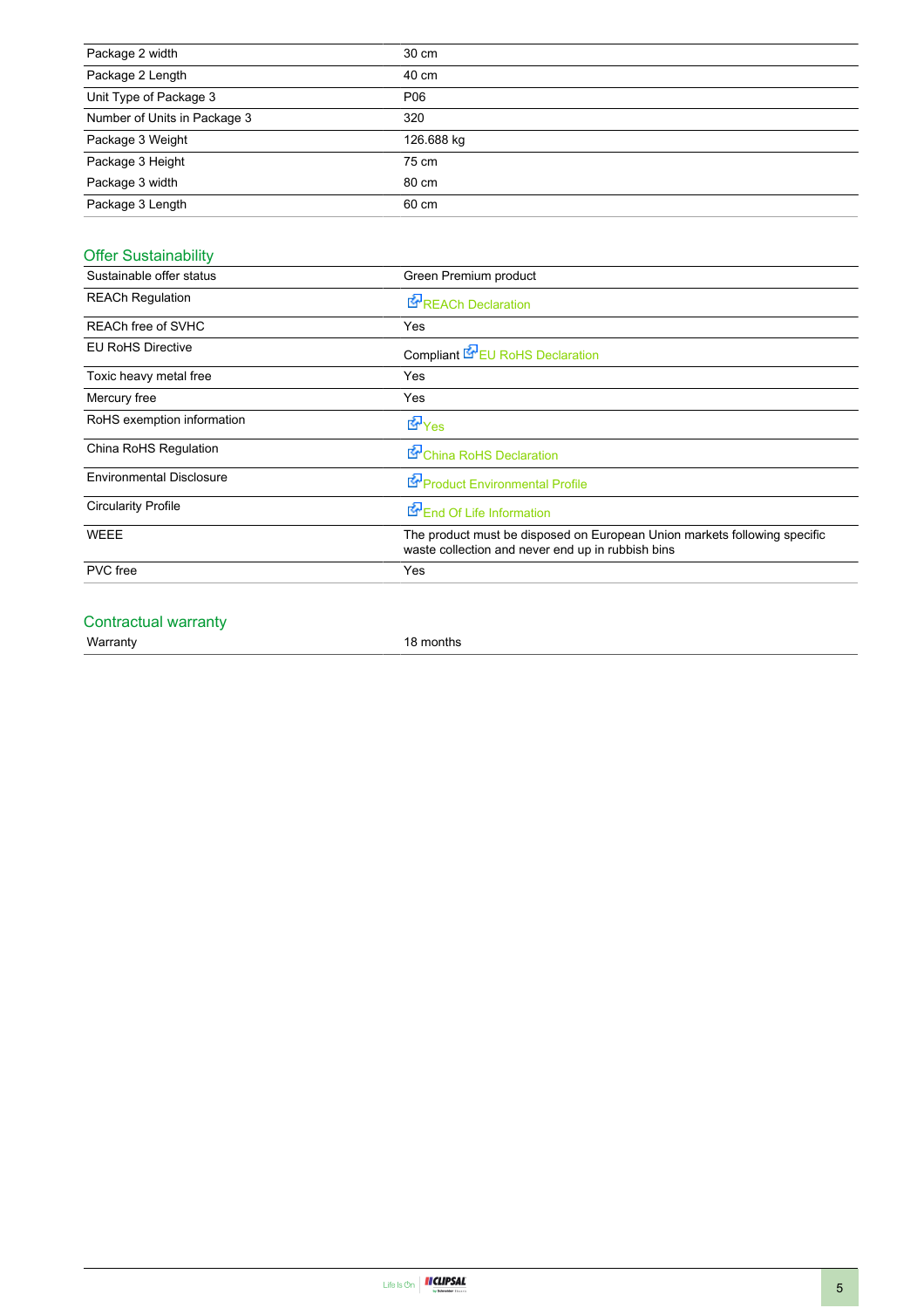Product data sheet Dimensions Drawings

# LC1D12E7

### Dimensions



(1) Including LAD 4BB<br>(2) Minimum electrical

Minimum electrical clearance

| LC1                                                    |                                   | D09D18      | D093D123             | D099D129 |
|--------------------------------------------------------|-----------------------------------|-------------|----------------------|----------|
| $\sf b$                                                | without add-on blocks             | 77          | 99                   | 80       |
| b1                                                     | with LAD 4BB                      | 94          | 107                  | 95.5     |
| with LA4<br>$D \bullet 2$                              | $110^{(1)}$                       | $123^{(1)}$ | $111.5^{(1)}$        |          |
| with LA4<br>DF, DT                                     | $119^{(1)}$                       | $132^{(1)}$ | 120.5 <sup>(1)</sup> |          |
| with LA4<br>DW, DL                                     | $126^{(1)}$                       | $139^{(1)}$ | $127.5^{(1)}$        |          |
| $\mathtt{c}$                                           | without cover or add-on blocks    | 84          | 84                   | 84       |
| with<br>cover,<br>without<br>add-on<br>blocks          | 86                                | 86          | 86                   |          |
| c1                                                     | with LAD N or C (2 or 4 contacts) | 117         | 117                  | 117      |
| $\mathtt{c2}$                                          | with LA6 DK10, LAD 6K10           | 129         | 129                  | 129      |
| c3                                                     | with LAD T, R, S                  | 137         | 137                  | 137      |
| with LAD<br><b>T</b> , R,<br>S and<br>sealing<br>cover | 141                               | 141         | 141                  |          |
| (1)                                                    | Including LAD 4BB.                |             |                      |          |